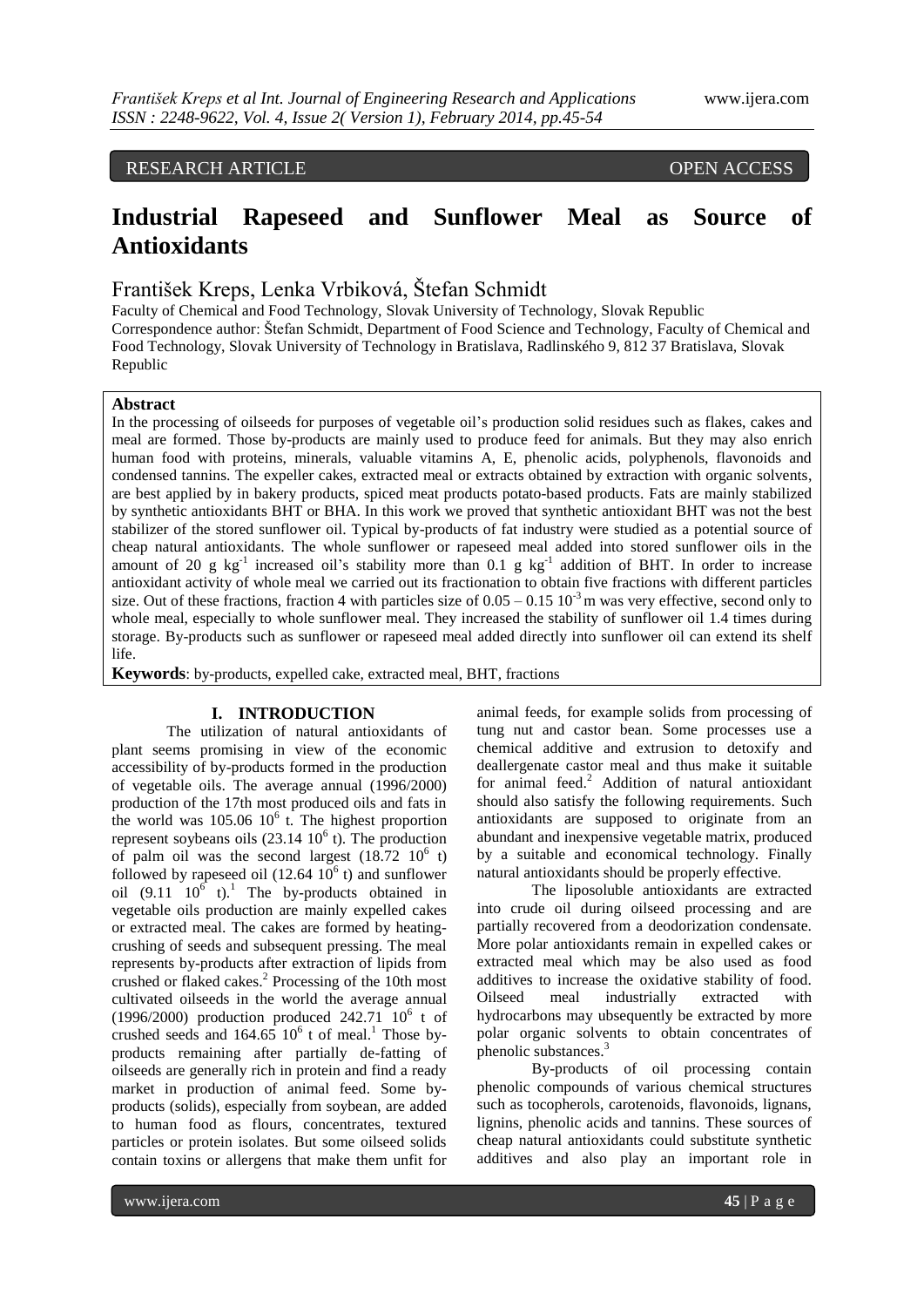preventing of many diseases.<sup>4</sup> Natural derived phenolic extracts would be used as antioxidants in lipid and lipid-containing systems, e.g. meat products with higher fat content. $5$  Their activities depend on the systems they're stabilized, as hydrophilic antioxidants are more effective in bulk oil, whereas hydrophobic antioxidants are more effective in oil-inwater emulsion or in liposomes.<sup>6,7</sup>

# **II. A formation of by-products in processing of oilseeds in the fat industry**

In the production of edible oils the seeds are crushed and heated to inactivate enzymes and to destroy the bonds between lipid-protein moieties in membranes and lipoproteins. Sunflower seeds can be dehulled before crushing and heating. The hulls remain as a by-product. Crushing and heating are omitted in the production of virgin oils. $3$  Then oil is subsequently partially removed from the crushed and heated material by expeller pressing under high pressure and at temperatures up to 100 °C. After this process the cake (solid residue) contains some residual fat. Oilseeds which contain a lot of fat and are low in solids produce solid residues containing only a small residue of the original fat, approximately 2.5 – 5 %. However, oilseeds low in fat and high in solid residues still contain  $15 - 20$  % of the original fat.<sup>2</sup> In oilseeds with low oil content the pressing may be omitted. Further processing can produce more fat from cake, e.g. by extraction, most often performed by hexane or mixtures of hydrocarbons. Miscella containing oil dissolved in the solvent is then removed and the solvent is distilled off. Crude oil obtained in this way is usually combined with crude oil obtained by expeller pressing. Solvent-extracted meal typically has less than 1 % of residual fat. The residual solvents are removed from the meal. In the production of virgin (cold-pressed) oils, the second stage of solvent extraction is omitted.<sup>2,3</sup> During the processing, natural antioxidants present in original oilseeds are fractionated into the liposoluble and hydrophilic fractions. Mostly lipophilic antioxidants are extracted into crude oil during the expeller pressing and solvent extraction. Some antioxidants of medium polarity are also partially extracted. More polar natural antioxidants in crude oils are partially removed during the oil refining. Antioxidants remaining in the extracted meal are not significantly damaged during the oilseed processing.<sup>3</sup>

#### **By-products from processing of rapeseed oil**

In the production of rapeseed oil, the most active antioxidants from seeds remain in the byproducts which have the form of flakes, expelled cakes or extracted meal.<sup>8</sup> Rapeseeds usually contain more active phenolic antioxidants compounds than

other oilseeds.<sup>9</sup> Rapeseed contains approximately 17.5 g  $kg^{-1}$  of total phenolic compounds. The typical by-products of rapeseed oil processing are expelled cake and extracted meal containing approximately 18.5 and  $15.8 \text{ g kg}^{-1}$  of total phenolic compounds, respectively.<sup>10</sup> Rapeseed meal commonly used as animal feed contains 40 % protein and its amino acid composition has a high nutritive value. The level of glucosinolates in rapeseed is less than 30  $10^{-6}$  mol g<sup>-1</sup>, resulting in good quality meal. It has high fiber content and is rich in minerals such as calcium, magnesium, zinc and copper. Extracted rapeseed meal contains only negligible residues of liposoluble antioxidants (vitamin  $E$ ).<sup>3</sup> More significant is the amount of polar active phenolic antioxidants, vitamin A and several B vitamins which make the meal nutritionally very valuable.<sup>11,12</sup> The rapeseed meal contains phenolic compounds in the range 1–2 %, which is 5 times higher content compared to soybean meal.<sup>13</sup> The content of phenolic acids in dehulled and defatted rapeseed meal is 10 - 30 times higher than in meals obtained from other oilseeds.<sup>11</sup> Phenolic compounds in the extracts of rapeseed meal mostly contain derivatives of phenolic acids, flavonoids and condensed tannins.13,14 These phenolic acids, especially the derivatives of benzoic acid and cinnamic acid are present both as free, insoluble, bound form and as soluble esters (glycosides).<sup>5,9,15</sup> In rapeseeds the most significant phenolic compound is sinapine, the choline ester of sinapic acid (about 80 % of the total phenolic compounds). Typically, the amount of sinapic acid derivatives in rapeseed meal varies from  $6.\overline{3}9$  to  $18.37$  g kg<sup>-1</sup> depending on the variety of oilseed plant and the oil processing method.<sup>16</sup> Sinapine Fig. 1. is mainly concentrated in kernels, their content in hulls is lower. The content of phenolic compounds increases during ripening of rapeseed (*Brassica napus*). The amount of water soluble phenols, including sinapine increases to maximum value in the last phase of green seeds ripening and at the beginning of their browning.<sup>11</sup> Sinapic acid in rapeseeds also exists as the glucopyranosyl sinapate (Fig.  $1$ .).<sup>17</sup> This sinapic acid derivate was identified as the most antioxidative active component of rapeseed meal. $18$  Free phenolic acids represent 6.5 - 9.0 % of total phenols in rapeseed flour and more than 15 % in rapeseed meal. However the sinapic acid is the main free phenolic acid (70 – 80 %).<sup>16</sup> Investigations on the free-radicalscavenging activity of sinapic acid and sinapine indicated that sinapine had a significant but lower activity as sinapic acid. Sinapine was not able to inhibit the formation of hydroperoxides, compared with sinapic acid. This indicated that sinapic acidrich extracts could better inhibit the lipid oxidation in bulk lipid systems compared with sinapine-rich fractions. 19,20 Other minor phenolic compounds in the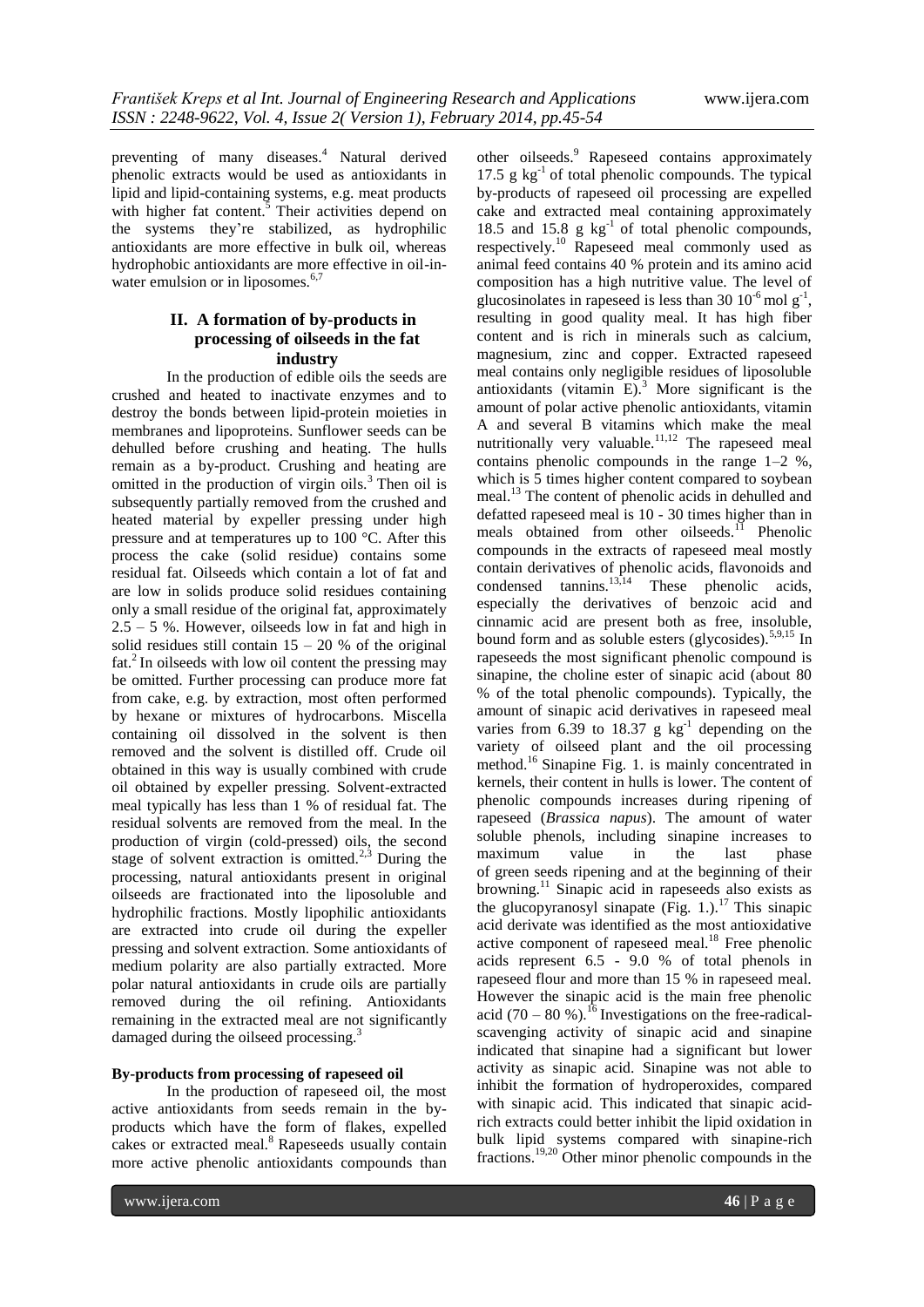rapeseed may include *p*-hydroxybenzoic, vanillic, gentisic, protocatechuic, syringic, *p*-coumaric,



ferulic, caffeic and chlorogenic  $acids<sup>10</sup>$  and tannins which are mainly concentrated in rapeseed hulls.<sup>5</sup>



Sinapine (Sinapic acid choline ester)

Fig. 1. Main sinapic acid derivatives of rapeseeds

# **III.Antioxidant activity of rapeseed cake and meal**

The ground oilseeds can without difficulty be used in bakery or meat products, where the presence of spices would mask their eventual offflavours.<sup>3</sup> The antioxidant activity of rapeseed byproducts can be measured in the lard (contains any antioxidants) or in the vegetable oils where there is synergism of phenolic compounds with other compounds. Antioxidative effect of flakes, meal and their fractions in the lard has been demonstrated. The best antioxidative was observed in the fraction of rapeseed flakes (size  $< 0.15 10^{-3}$  m), 1.2 times higher than that of  $0.1 \text{ g kg}^{-1}$  BHT addition. Also lard with direct addition of fraction rapeseed flakes (size  $< 0.15$ )  $10^{-3}$  m) had 3 times higher stability than addition of the same size fraction of rapeseed meal. Moreover, direct addition of flakes or meal was more efficient than its lard macerate.<sup>5,21</sup> Other authors observed that addition of 10, 20 or 40 g  $kg^{-1}$  the non-sieved rapeseed meal improved the stability of lard  $1.2 - 2$ times. Adding  $80 - 150$  g kg<sup>-1</sup> of meal into the lard has increased its stability  $3 - 8$  times. Rapeseed meal was fractionated in order to find a fraction of meal that would stabilize the lard best. The fraction with size  $0.15 - 0.315$  10<sup>-3</sup> m has stabilized lard better than other fractions of sieved meal. It has been discovered under microscope that this fraction with size 0.150 –  $0.315$   $10^{-3}$  m contained a mixture of hulls and rapeseed kernels. Non-sieved rapeseed meal has had similar but lower stabilization effect on the lard owing to the presence of dust particles.<sup>22</sup> It was found that extracts from rapeseed meal had higher antioxidant activity than non-extracted by-products obtained from oilseeds in the fat industry.<sup>23</sup> A very promising antioxidant appears to be ethanol extract of evening primrose meal, possessing antioxidant activity comparable to ethanolic extract of rapeseed meal.<sup>24</sup> Further extracts obtained from rapeseed byproducts showed better antioxidant activity as direct addition of by-products in the lard.<sup>5,22</sup> The antioxidant activity of those extracts depends on the cultivar of oilseeds and the solvent used for extraction.<sup>8</sup> Solvents of medium polarity are more useful for the extraction of antioxidants but they are relatively expensive.<sup>5</sup> Solvents such as ethanol or methanol  $(80 - 90 % v/v)$  are suitable for the extraction of polar antioxidants, e.g. flavonoids or phenolic acids from rapeseed meal or cake. Antioxidants obtained by these solvents would be acceptable for fat dispersions, such as in meat product.<sup>3</sup> Ethanol extract of rapeseed meal has been added to rapeseed oil in the concentration of  $0.5 - 1$  g  $kg^{-1}$  and has had higher effect than 0.2 g  $kg^{-1}$  addition of synthetic antioxidants BHT, BHA and mixed antioxidant BHA / BHT / monoacylglycerol citrate.<sup>13</sup> On the other hand it has been demonstrated that fraction of rapeseed meal low in phenolic compounds has had better antioxidant activity than rapeseed meal with high phenolic content. That synergism of phenolic compounds with one or more other components present in each fraction may contribute to the high antioxidant activity of rapeseed fractions containing low phenolic compounds.<sup>2</sup>

# **IV. By-products from processing of sunflower oil and their antioxidant activity**

The production of sunflower oil generates by-products such as hulls, flakes, expelled cakes or extracted meal. These by-products are a good source of non-lipophilic antioxidants. The fat industry produces three types of sunflower meal: undehulled meal (28 % protein and  $25 - 28$  % fiber), partially dehulled meal  $(35 - 37)$ % protein and 18 % fiber) and double-dehulled sunflower meal  $(40 - 42)$ % protein and  $12 - 14$  % fiber). Thus, the composition of sunflower meal depends on the efficiency of the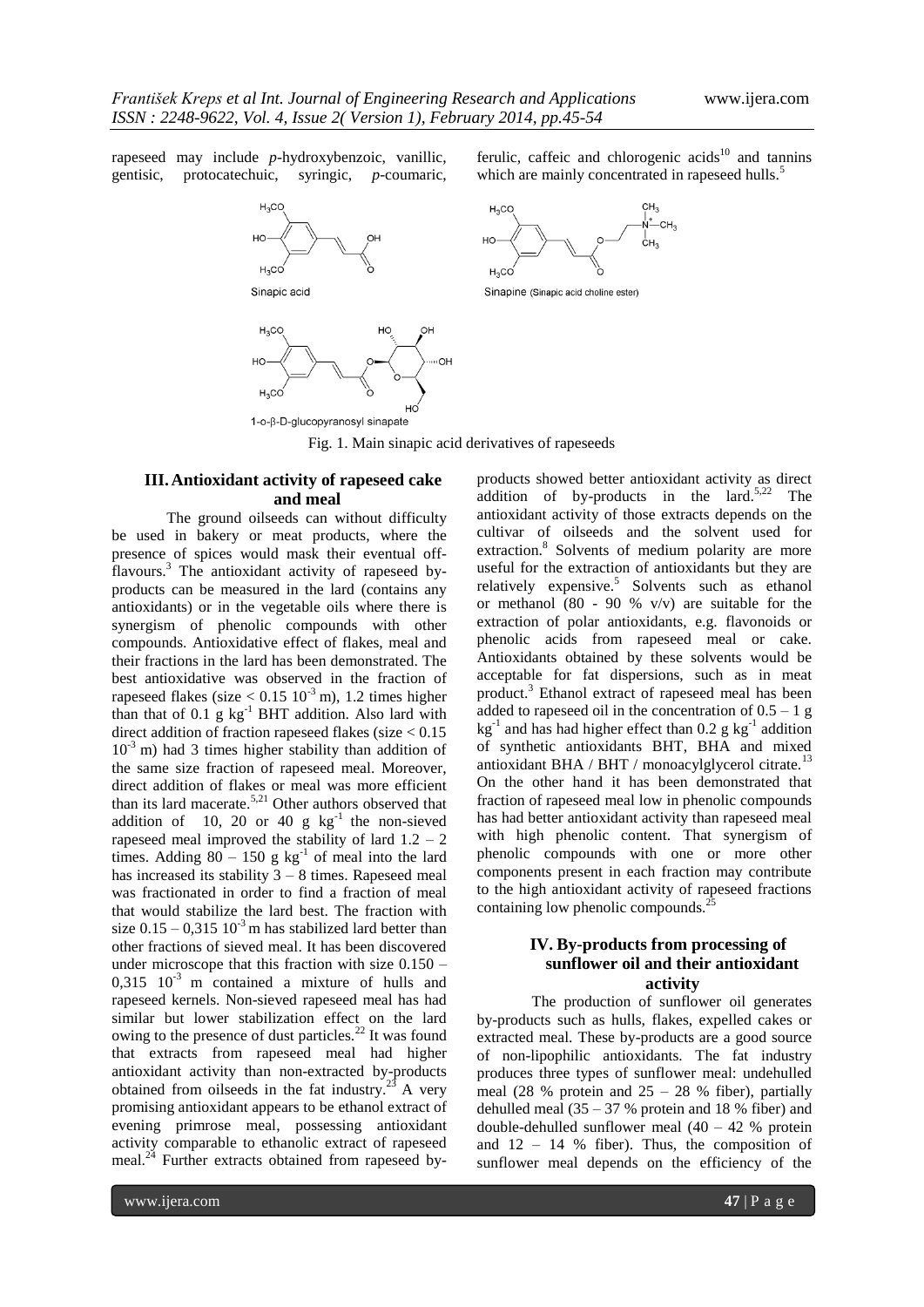dehulling process. Sunflower meal is, unlike other oilseed meals, a valuable source of calcium, phosphorus as well as an excellent source of watersoluble B-complex vitamins, namely nicotinic acid, thiamine, pantothenic acid, riboflavin and biotin.<sup>26</sup> It is known that sunflower seeds are rich in phenolic compounds and the total phenols content in sunflower seeds is in the range  $10 - 42$  g kg<sup>-1</sup>.<sup>27</sup> The sunflower meal formed after extraction of lipids from cakes had similar content of phenolic antioxidants as sunflower seeds. The content of phenolic compounds in meal may be vary depending on the content of hulls in meal and variety (regions) cultivate of sunflower.<sup>28</sup> Chlorogenic and caffeic acids (Fig. 2.) compose 70 % of phenolic compounds in sunflower flour.<sup>29</sup> Chlorogenic acid is described as a major phenolic compounds in sunflower seeds while caffeic acid is present in lower concentration.<sup>30,31</sup> Nevertheless it was evaluated that the caffeic and protocatechuic acids (3,4-Dihydroxyphenolic acids) were more active antioxidants than monohydroxyphenolic acid (p-hydroxybenzoic acid), 2,5-dihydroxyphenolic acid (gentisic acid) and 3 methoxy-4-hydroxyphenolic acids (vanillic and ferulic acids) and their corresponding alkyl esters.<sup>32</sup> In extracts of sunflower seeds several minor phenol acids: *p*-hydroxybenzoic acid, *m*-hydroxybenzoic*, p*coumaric, cinnamic, vanillic and syringic have been identified.<sup>33</sup>



Chlorogenic acid

Caffeic acid

Fig. 2. Main phenolic acids of sunflower seeds

Chlorogenic acid can be bonded to polypeptides and oligonucleotides with low molecular weight. $34$  In the production of sunflower oil, mainly in alkaline conditions, chlorogenic acid reacts with certain protein fraction, giving the meal of dark green color.<sup>35</sup> The undesirable browning of cakes or meal can be negatively affected by the oxidation of chlorogenic acid, manifested by undesirable browning of cakes and meal depends on the amount of polyphenol oxidase present in the sunflower seeds.<sup>36</sup> Several methods have been proposed for the production of protein concentrates obtained from sunflower seeds, cakes or meal through extraction or inactivation of chlorogenic acid. Sunflower meal (blended with wheat flour) can be used for human nutrition. Despite their dark color, sunflower protein (71 %) concentrates have excellent digestibility.<sup>35</sup>

The sunflower seeds may be dehulled after clearing and climatizing of seeds. The hulls comprise 22 – 28 % of the total weight of sunflower seeds and may be removed before or immediately following oil extraction or may remain in the meal. Dehulling is omitted when the fat industry has not this technology and the raw oil is dewaxed. Sunflower hulls contain  $60 - 65$  % fiber, around 4 % crude protein, 5 % lipidic matter (including waxes, hydrocarbons, fatty acids, sterols and triterpenic acid), 50 % carbohydrates (mainly cellulose and lignin), 26 % reducing sugars (mainly xylose) and 2 % ash.<sup>26,35</sup> It is reported that sunflower hulls contain approximately  $32$  g kg<sup>-1</sup> of total phenols. Chlorogenic acid was the most abundant phenol (79.4 %) in sunflower hulls. Other remarkable phenols are the *o*-cinnamic (5.8 %), protocatechuic (5.2 %), caffeic acid (4.1 %) and under 2 % is the content of ferulic and syringic acid.<sup>37</sup> Sunflower hulls contain a large amount of raw fiber of practically no nutritional value, so that they are almost exclusively used as ruminant feed. They can be utilized as a source of fuel. The heat value of hulls is 19.2  $10^6$  J kg<sup>-1</sup>, whereas the heat value of hulls and meal together is 23.6  $10^6$  J kg<sup>-1</sup>.<sup>26</sup>

In many studies it has been demonstrated that sunflower meal has high antioxidant potential, which could be beneficial for further technological utilization.<sup>28</sup> Numerous sunflower polyphenols such as caffeic, chlorogenic and ferulic acids have been shown in many studies to exert a high antioxidative potential. 28,32 They can be used as effective antioxidants for stabilization of sunflower oil.<sup>27</sup> Byproducts of sunflower oil's production, meal and hulls are valuable sources of phenolic compounds that might be recovered and used as natural antioxidants.<sup>28</sup> Mixtures of solvents, e.g. acetone/water 60:40 (v/v) or ethanol/water 60:40 (v/v) proved to be suitable for extraction of phenolic compounds from sunflower seed hulls. From 25 g of partially defatted sunflower hulls, around 90 mg of powdery antioxidant product, consisting of 58 % caffeic acid, was obtained. From 1 kg of sunflower hulls around 14 g of chlorogenic acid can be recovered and after its alkaline hydrolysis 7 g of caffeic acid was recovered. The accelerated oxidation test (Rancimat 130 °C) was performed by using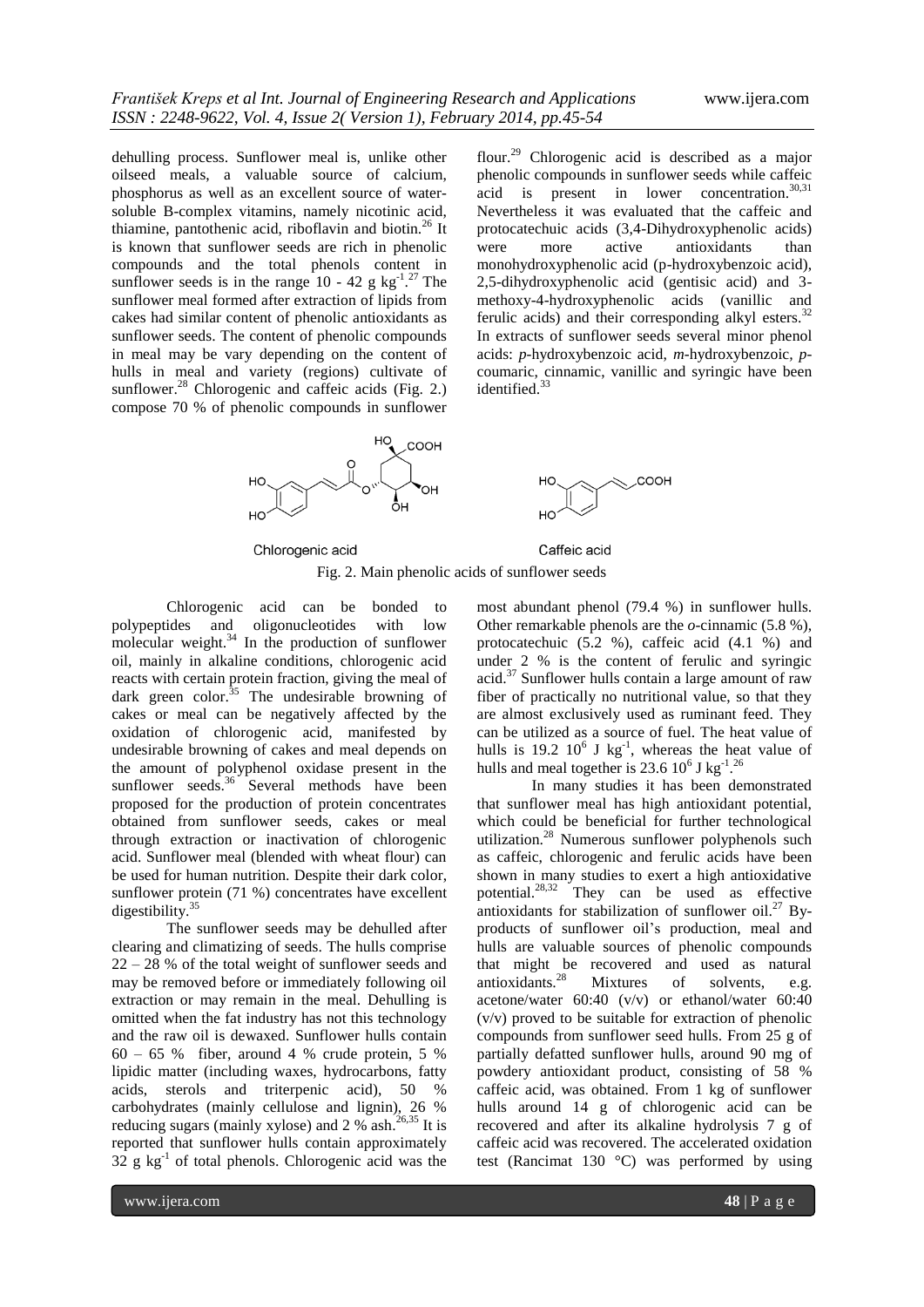powdery sunflower antioxidant's product, caffeic acid standard and propyl gallate. It was determined that the propyl gallate was  $15 - 20$  % more effectiveness than powdery sunflower antioxidant's product which was similar effective than the caffeic acid standard.<sup>37</sup>

# **V. EXPERIMENTAL**

#### **Conditions and procedures**

We investigated the antioxidative potential of rapeseed and sunflower meal and their fractions in sunflower oil.

Sunflower, rapeseed meal and sunflower oil were obtained from Slovak fat industry (Palma Group Inc. Bratislava, Slovakia). The meal was solid residues after extraction of oils (with hexane) from flaked sunflower and rapeseed cake. Sunflower and rapeseed meal was fractionated on sieves to obtain five fractions with different particle sizes. The rapeseed

(Fig. 3 A) and sunflower (Fig. 3 B) meal fractions 1

consisted mainly of hull conglomerates and some seed kernels with size longer than  $0.75 \times 10^{-3}$  m (max 1) 10-3 m). Fractions 2 contained more kernels than fraction 1, but still dominated hulls. These rapeseed (Fig. 4 A) and sunflower (Fig. 4 B) meal fractions contained particles with size  $0.63 - 0.75$  10<sup>-3</sup> m. Fractions 3 of rapeseed (Fig. 5 A) and sunflower (Fig. 5 B) meal with size  $0.32 - 0.63 \, 10^{-3}$  m were a mixture of hulls and kernels. The rapeseed (Fig. 6 A) and sunflower (Fig. 6 B) meal fractions 4 contained less hulls than fraction 3 and more seed kernels with size  $0.15 - 0.32$   $10^{-3}$  m. Fractions 5 of rapeseed (Fig. 7 A) and sunflower (Fig. 7 B) meal with size 0.05 –  $0.15 \, 10^{-3}$  m contained mainly fragments of kernels, some hulls and dust particles.

The best method to determine the antioxidant activity of natural compounds is monitoring the changes of oils and fats during storage. This method is expensive and timeconsuming, that is a reason why the accelerated method of fat oxidation is usually used. 5



Fig. 3. Rapeseed (A) and sunflower (B) meal fractions 1 with particles longer than 0.75 10<sup>-3</sup> m. Magnification 10x



Fig. 4. Rapeseed (A) and sunflower (B) meal fractions 2 with particles size 0.63–0.75  $10^{-3}$  m. Magnification 10x



Fig. 5. Rapeseed (A) and sunflower (B) meal fractions 3 with particles size  $0.315-0.63 \times 10^{-3}$  m. Magnification 10x

www.ijera.com **49** | P a g e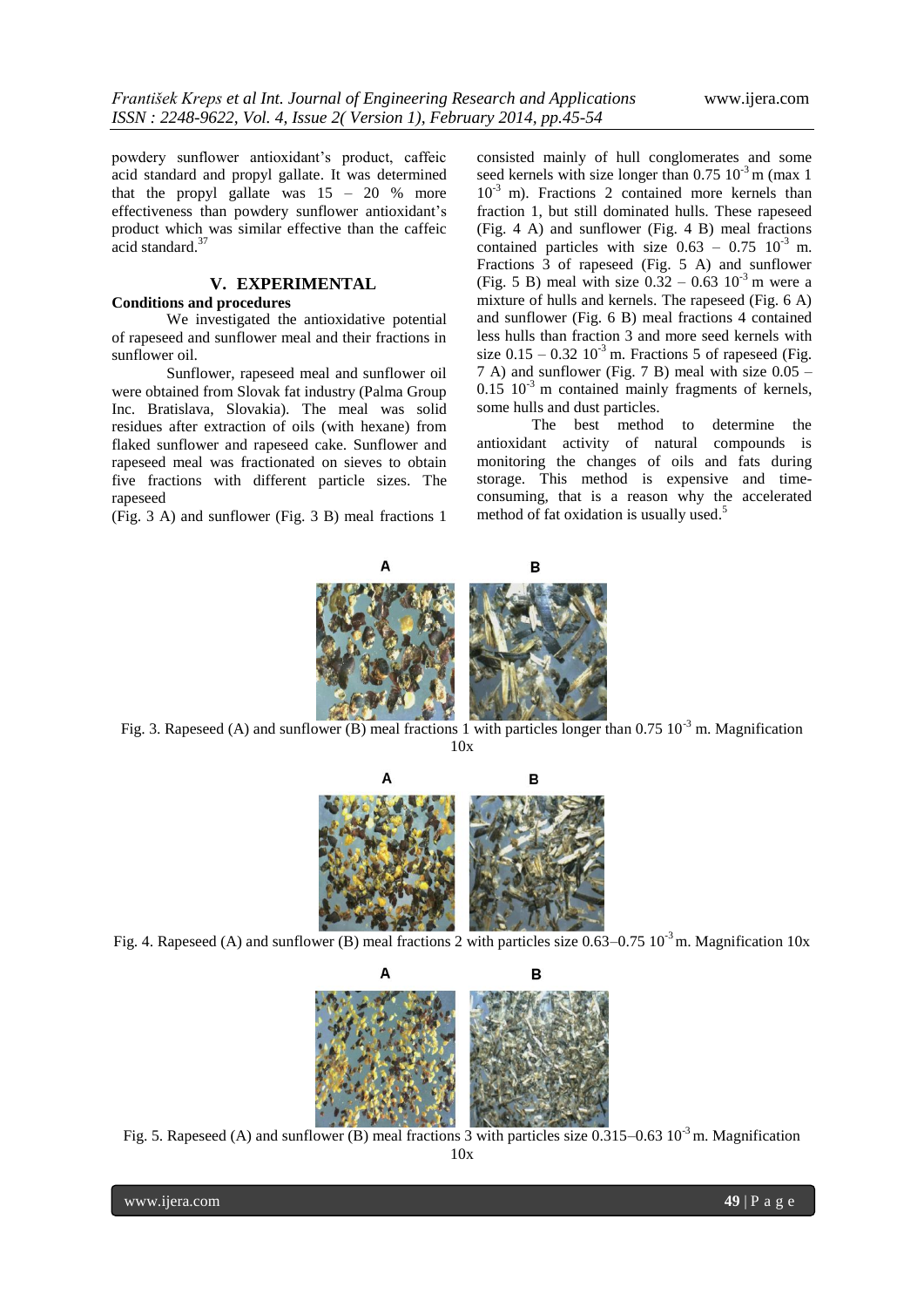

Fig. 6. Rapeseed (A) and sunflower (B) meal fractions 4 with particles size  $0.15-0.315\,10^{-3}$  m. Magnification 10x



Fig. 7. Rapeseed (A) and sunflower (B) meal fractions 5 with particles size  $0.05-0.15\ 10^{-3}$  m. Magnification 10x

We combined these two methods for the purpose of examination of antioxidant activity of rapeseed and sunflower meal. Rancimat test as accelerated method of sunflower oil oxidation with added 20  $g$   $kg^{-1}$  of sunflower and rapeseed meal fractions was investigated. The fraction with highest antioxidative activity was compared with whole meal  $(20 \text{ g kg}^{-1})$  and synthetic antioxidant BHT  $(0.1 \text{ g kg}^{-1})$ added into sunflower oil. Then we carried out a 56 days storage of sunflower oils with addition of 20 g  $kg<sup>-1</sup>$  whole meal, fraction 4 which was the best antioxidant of all fractions and  $0.1$  g kg<sup>-1</sup> addition of synthetic antioxidant BHT. The sunflower oil was stored near the window (160 cd) at ambient temperature (26 °C) in glass jars with 500 dm<sup>3</sup> volume, which were covered by filter paper. For reasons of mixture homogeneity, these oils were stirred by sticks once a day. At the beginning of experiment, the sunflower oil without added stabilizers had the peroxide value  $0.43$  ( $10^{-3}$  mol  $0.5$ )  $O_2$  kg<sup>-1</sup> of fat), iodine value was 128.5 g I<sub>2</sub> 100 g<sup>-1</sup> of fat and the acid value was  $0.21$  g KOH kg<sup>-1</sup> of fat.

## **VI. Analytical methods**

The peroxide value was determined iodometrically and expressed in  $10^{-3}$  mol 0.5 O<sub>2</sub> kg<sup>-1</sup> of fat.<sup>38</sup> The acid value was analyzed by alkalimetric titration and expressed in  $g$  KOH  $kg^{-1}$ of fat. <sup>39</sup> The analysis of iodine value was carried out iodometrically according to Hanuš and expressed in g

 $I_2$  100  $g^{-1}$  of fat.<sup>40</sup> The stability of fats was measured by the method of accelerated oxidation with the apparatus Rancimat 743 at a constant temperature of fat (110 °C) and air flow (20 dm<sup>3</sup> h<sup>-1</sup>) which bubbled through the sample. The stability of lipids is expressed by induction period in hours as resistance of lipids to oxidation.<sup>41</sup> The antioxidant activity of the sunflower oil enriched with meal or synthetic antioxidant BHT is expressed as a protective factor (PF) calculated as a ratio of the induction period of sunflower oil with the addition of meal or BHT  $(\text{IP}_A)$ and without the addition of meal or BHT  $(\text{IP}_0)$ : PF=  $IP_A / IP_0$ 

#### **VII. Results and discussion**

In the first experiment the protective effect of whole rapeseed, sunflower meal and their five fractions before oxidation of sunflower oil was investigated. For comparison of their relative protective effects, one of the most used synthetic antioxidant BHT was applied. Sunflower oil was enriched with 20 g kg<sup>-1</sup> of meal or 0.1 g kg<sup>-1</sup> of BHT addition and compared with pure sunflower oil. Figure 8 shows that the most effective stabilizer before oxidation of sunflower oil was the synthetic antioxidant. The whole rapeseed and sunflower meal has 1.13 and 1.04 times lower protective factor than BHT, respectively. Sunflower meal was more effective than rapeseed meal before oxidation of sunflower oil.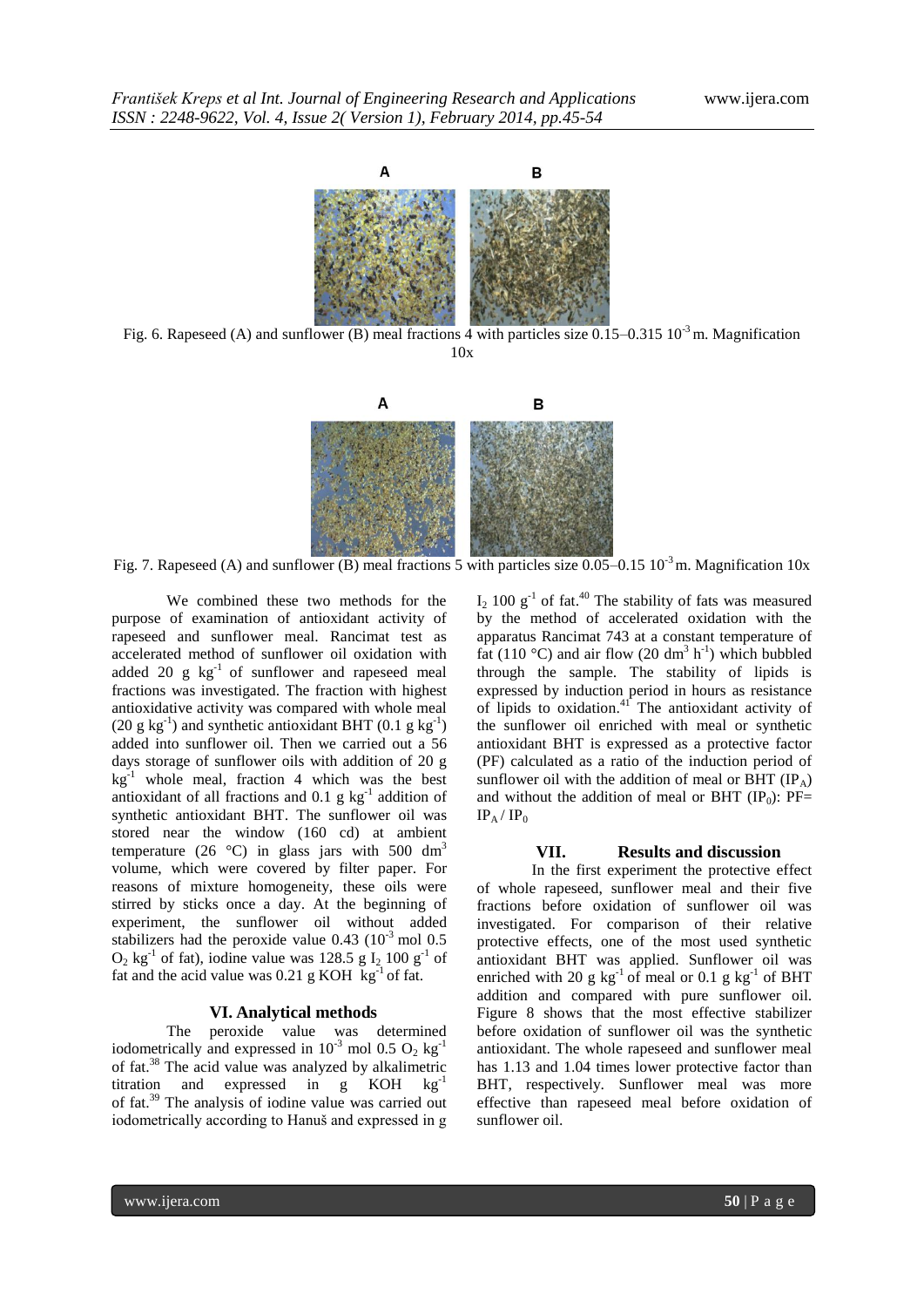

sunflower oil

According to some authors, the reason may be higher content of total phenols  $(10 - 42 \text{ g kg}^{-1})$  in sunflower meal<sup>27</sup> and lower concentration of total phenols (16 g  $kg^{-1}$ ) in rapeseed meal.<sup>10</sup> The whole rapeseed and sunflower meal had better protective factor than fractions 4 (size  $0.05 - 0.15 \times 10^{-3}$  m) which were more effective before oxidation than other fractions (Fig. 8). Whole rapeseed and sunflower meal contain dust particles, nevertheless they may contain more phenol compounds than fractions 4 with lower hulls content compared with whole meal. Defatted rapeseed meal contains 1.8 % total phenols but dehulled rapeseed flours contain  $1.1 - 1.3$  % total phenols.<sup>10</sup>

In the second part of experiment we have made the storage test of sunflower oil with addition of 20 g  $kg^{-1}$  whole rapeseed, sunflower meal and fractions 4 (Fig. 9). During the storage we measured the peroxide value which expressed the content of primary oxidation products, namely lipoperoxides in the sunflower oil. The peroxide value also predicts the oxidation stability of this  $oil.<sup>5</sup>$  Stability of sunflower oil with addition of meal was compared with oil without stabilizers and with addition of 0.1 g kg-1 BHT. From Fig. 9. resulted that the synthetic antioxidant was not the best stabilizer during storage of sunflower oils. Sunflower oils with 20 g  $kg^{-1}$ whole sunflower or rapeseed meal had lower peroxide value even at 30th day of storage. That indicated higher stability than oil with an addition of BHT. The presence of natural antioxidants may be the reason of their better regeneration. Activities of polar-phenolic antioxidants depend on the systems to be stabilized and they are more effective in bulk oil.6,7 Sunflower oils stored with fractions 4 were not so stable as sunflower oils with whole meal addition.



Fig. 9. Storage of sunflower oil with added 20 g  $kg^{-1}$  of whole rapeseed meal (A), sunflower meal (B) and their fractions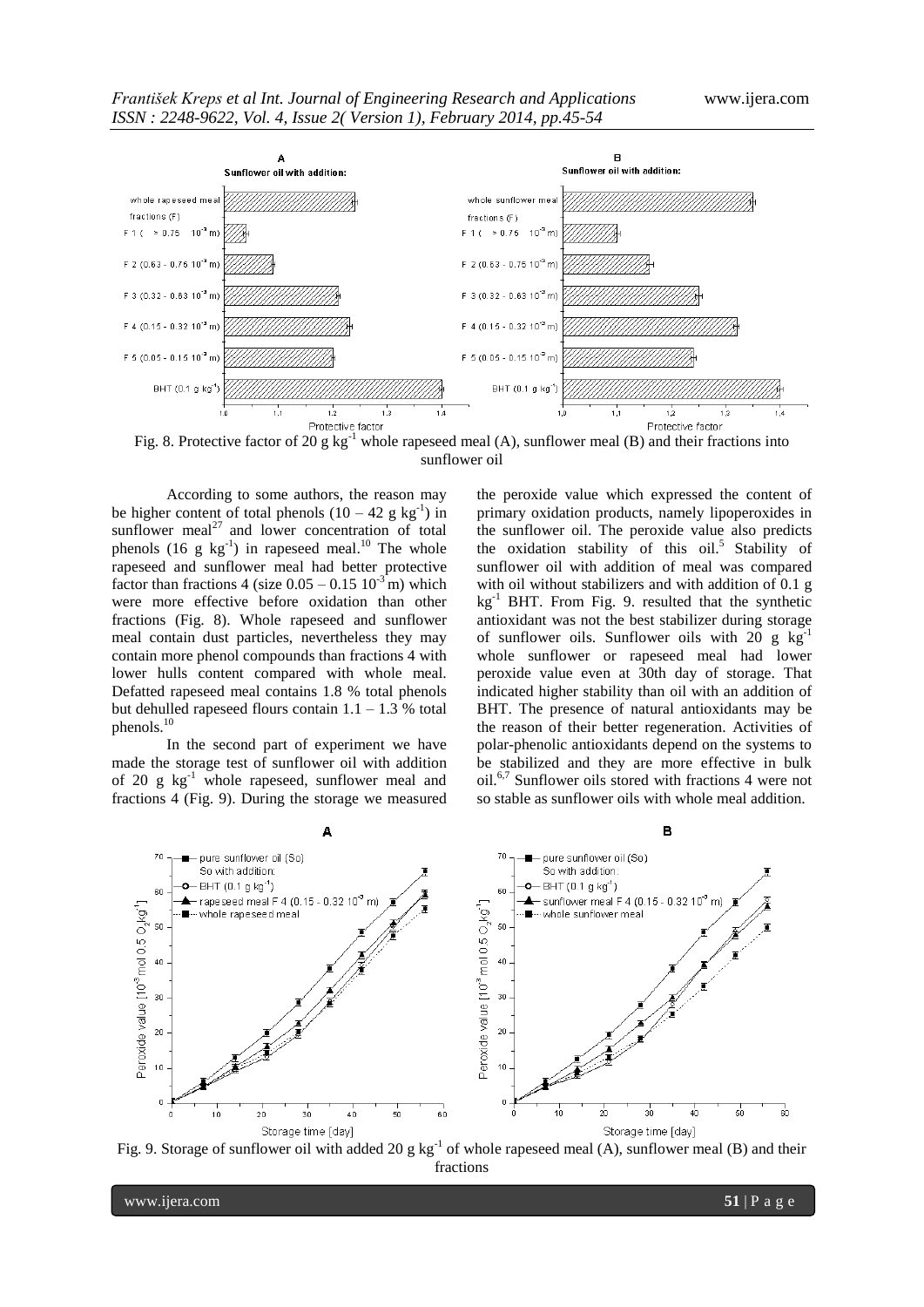The sunflower oil with rapeseed meal fractions 4 had lower peroxide value than sunflower oil with BHT addition just at the end of the experiment (56th day). But sunflower meal fraction 4 added into the sunflower oil decreased the peroxide value after 42th day on lower value than sunflower oil with content of BHT. Sunflower oil with whole sunflower meal had in average 1.4 times lower peroxide value than sunflower oil without whole sunflower meal. The Fig. 9. describes that the stability of sunflower oil was the best with an addition of whole meal and especially with whole sunflower meal.

## **VIII. CONCLUSION**

Rapeseed, sunflower meal as by-products from processing of vegetable oils can serve as a potential source of cheap natural antioxidants. We have confirmed that the addition of 20 g  $kg^{-1}$  whole sunflower meal and rapeseed meal increased its protective effect by 1.35 and 1.24 times before sunflower oil oxidation, respectively. Based on the results, whole meal had higher protective factor than fractions obtained by sieving of meal. Only fractions 4 with particle size  $0.15 - 0.32 \times 10^{-3}$  m had a similar effect as whole meal. During ageing of sunflower oils with whole meal, fractions 4 and with BHT, antioxidative activity of synthetic antioxidant did not surpass natural antioxidants. Thus whole rapeseed and sunflower meal added  $(20 \text{ g kg}^{-1})$  into sunflower oil increased stability of sunflower oil better than a  $0.1$  g kg<sup>-1</sup> addition of BHT. Rapeseed meal which was worse stabilizer than sunflower meal added into sunflower oil increased after 30 days its stability 1.2 times compared with addition of BHT.

Whole sunflower or rapeseed meal can be used either for recovery by extraction of antioxidants or directly added into vegetable oil. The use of these byproducts in fat processing factories as direct addition into bulk vegetable oil can extend the shelf life of oils during their storage in batch operation.

#### **IX. Acknowledgement**

This work was supported by the Slovak Research and Development Agency under the contract No. APVV-0850-11 and VEGA 1/0860/13.

#### **Notation**

- BHA butylated hydroxyanisole
- BHT butylated hydroxytoluene
- cd candela unit of luminous intensity
- F fractions of rapeseed or sunflower meal
- $IP<sub>0</sub>$  induction period of oil without addition of stabilizers
- IP<sup>A</sup> induction period of oil with addition of stabilizers
- PF protective factor

## **References**

- [1] Gunstone FD, Production and trade of vegetable oils. *Vegetable Oils in Food Technology: Composition, Properties and Uses*, Blackwell Publishing Ltd., Osney Mead and CRC Press LLC., Boca Raton, pp. 1-17 (2002).
- [2] Shahidi F and Williams MA, Recovery of Oils and Fats from Oilseeds and Fatty Materials. *Bailey's industrial oil and fat products*, 6th ed.; John Wiley & Sons Inc., New Jersey, Vol. 5, pp. 99-189 (2005).
- [3] Schmidt Š and Pokorný J, Potential application of oilseeds as sources of antioxidants for food lipids – a review. *Czech J Food Sci* **23**:93-102 (2005).
- [4] Matthäus B, Antioxidant activity of extracts obtained from residues of different oilseeds. *J Agric Food Chem* **50**:3444-3452 (2002).
- [5] Schmidt, Š. *Antioxidants and oxidation changes in foods*, 1th ed; STU., Bratislava, p. 220 (2010).
- [6] Frankel EN, Huang S-W, Kanner J and German JB, Interfacial phenomena in the evaluation of antioxidants: bulk vs. emulsions. *J Agric Food Chem* **42:**1054- 1059 (1994).
- [7] Schmidt Š, Niklová I, Pokorný J, Farkaš P and Sekretár S, Antioxidant activity of evening primrose phenolics in sunflower and rapeseed oils. *J Agric Food Chem*  **105**:427–435 (2003).
- [8] Amarowicz R, Naczk M and Shahidi F, Antioxidant activity of various fractions of non-tannin phenolics of canola hulls. *J Agric Food Chem* **48**:2755-2759 (2000).
- [9] Nowak H, Kujava R, Zadernowski R, Roczniak B, and Kozlowska H, Antioxidative and bactericidal properties of phenolic compounds in rapeseeds. *Fat Sci Technol* **94**:149-152 (1992).
- [10] Khattab R, Eskin M, Aliani M and Thiyam U, Determination of sinapic acid derivatives in canola extracts using high-performance liquid chromatography. *J Am Oil Chem Soc* **87**:147-155 (2010).
- [11] Naczk M, Amarowicz R, Sullivan A, and Shahidi F, Current research developments on polyphenolics of rapeseed/canola: a review. *Food Chem* **62**:489-502 (1998).
- [12] Chen ZY, Chan PT, Ma HM, Fung KP and Wang J, Antioxidative effect of ethanol tea extracts on oxidation of canola oil. *J Amer Oil Chem Soc* **73**:375-380 (1996).
- [13] Wanasundara UN and Shahidi F, Canola Extract as an alternative natural antioxidant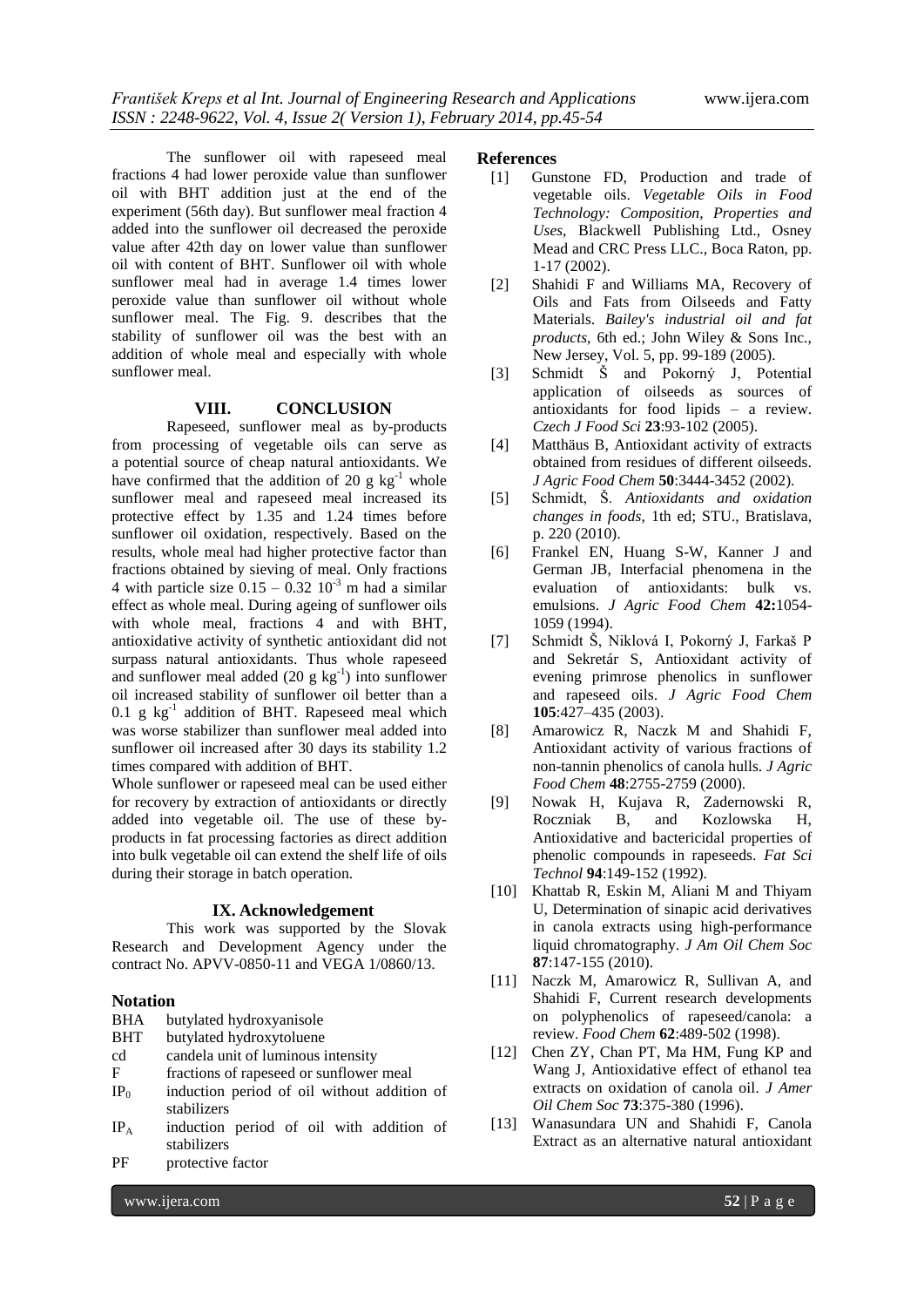for canola Oil. *J Amer Oil Chem Soc* **71**:817-822 (1994).

- [14] Zadernowski R, Nowak-Polakowska H and Konopka I, Effect of heating on antioxidative activity of rapeseed and evening primrose extracts. *Pol J Food Nutr Sci* **46**:13-20 (1996)
- [15] Krygier K, Sosulski F and Hogge L, Free, esterified, and insoluble-bound phenolic acids. 2. Composition of phenolic acids in rapeseed flour and hulls. *J Agric Food Chem* **30**:334-336 (1982)
- [16] Kozlowska H, Naczk M, Shahidi F, and Zadernowski R, Phenolic acids and tannins in rapeseed and canola. *Canola and Rapeseed: Production, chemistry, nutrition and processing technology*. Van Nostrand Reinhold, New York, Vol. 11, pp. 193-210 (1990).
- [17] Amarowicz R, and Shahidi F, Chromatographic separation of glucopyranosyl sinapate from canola meal. *J Am Oil Chem Soc* **71**:551-552 (1994).
- [18] Wanasundara U, Amarowicz R and Shahidi F, Isolation and identification of an antioxidative component in canola meal. *J Agric Food Chem* **42**:1285–1290 (1994).
- [19] Thiyam U, Stöckmann H, Felde T and Schwarz K, Antioxidative effect of the main sinapic acid derivatives from rapeseed and mustard oil by-products. *Eur J Lipid Sci Tech* **108**:239-248 (2006).
- [20] Vuorela S, Meyer AS, Heinonen M, Impact of the isolation method on the antioxidant activity of rapeseed meal phenolics*. J Agric Food Chem* **52**:8202-8207 (2004).
- [21] Schmidt Š, Sekretár S, Niklová I and Klvanová J, Defatted rapeseed flakes as a promising source of natural antioxidants. *Proceedings of the 27th International Conference of Slovak Society of Chemical Engineering*. Tatranské Matliare, Slovakia, 22. - 26. 5. 2000, ISBN 1 80-227-1350-3
- [22] Kreps F, Schmidt F, Vrbiková L, Tmáková L, Hlásniková J and Sekretár S, Influence of rapeseed meal on lard stability. *Acta Chimica Slovaca* **5**:131-138 (2012).
- [23] Kozlowska H, Zadernowski W and Sosulski FW, Phenolic acids in oilseeds flours. *Nahrung* **27**: 449-453 (1983).
- [24] Schmidt S, Niklova I, and Sekretár S, Antioxidant activity of extracts from rapeseed and evening primrose meal. *Bull Food Res* **37**:257-265 (1998).
- [25] Wanasundara U, Amarowicz R and Shahidi F, Partial characterization of natural

antioxidants in canola meal. *Food Res Intern* **28**:525-530 (1995)

- [26] Shahidi F and Oickard MD, By-product utilization. *Bailey's industrial oil and fat products*, 6th ed.; John Wiley & Sons Inc., New Jersey, Vol. 4, pp. 391-416 (2005).
- [27] Leonardis AD, Macciola V and Rocco AD, Oxidative stabilization of cold-pressed sunflower oil using phenolic compounds of the same seeds. *J Sci Food Agric* **83**:523- 528 (2003).
- [28] Weisz GM, Ka10-3 merer DR and Carle R, Identification and quantification of phenolic compounds from sunflower (*Helianthus annuus* L.) kernels and shells by HPLC-DAD/ESI-MS<sup>n</sup>. Food Chem 115:758-765 (2009).
- [29] Sabir MA, Sosulski FW and Kernan JA, Phenolic constituents in sunflower flour. *J Agric Food Chem* **22**:572-574 (1974).
- [30] Sosulski F, Organoleptic and nutritional effects of phenolic compounds on oilseed protein products: A Review. *J Amer Oil Chem Soc* **56**:711-7I5 (1979).
- [31] Rhee KS, Ziprin YA and Rhee KS, Watersoluble antioxidant activity of oilseed protein derivatives in model lipid peroxidation systems of meat. *J Food Sci* **44**:1132-1135 (1979).
- [32] Hrádková I, Merkl R, Šmidrkal J, Kyselka J, and Filip V, Antioxidant Effect of Monoand Dihydroxyphenols in Sunflower Oil with Different Level of Naturally Present Tocopherols. *Eur J Lipid Sci Tech*, in press, DOI: 10.1002/ejlt.201200293
- [33] Leung J, Fenton TW and Clandinin DR, Phenolic components of sunflower flour. *J Food Sci* **46**:1386-1388 (1981).
- [34] Sabir MA, Sosulski FW and Finlayson AJ, Chlorogenic acid-protein interaction in sunflower. *J Agric Food Chem* **22**:575-578 (1974)
- [35] Shahidi F and Grompone MA, Sunflower oil. *Bailey's industrial oil and fat products*, 6th ed.; John Wiley & Sons Inc., New Jersey, Vol. 2, pp. 655-730 (2005).
- [36] Singh N, Singh R, Kaur K and Singh H, Studies of the physico-chemical properties and polyphenoloxidase activity in seeds from hybrid sunflower (*Helianthus annuus*) varieties grown in India. *Food Chem* **66**:241-247 (1999)
- [37] Leonardis AD, Macciola V and Domenico ND, A first pilot study to produce a food antioxidant from sunflower seed shells (Helianthus annuus). *Eur J Lipid Sci Tech* **107**:220-227 (2005).